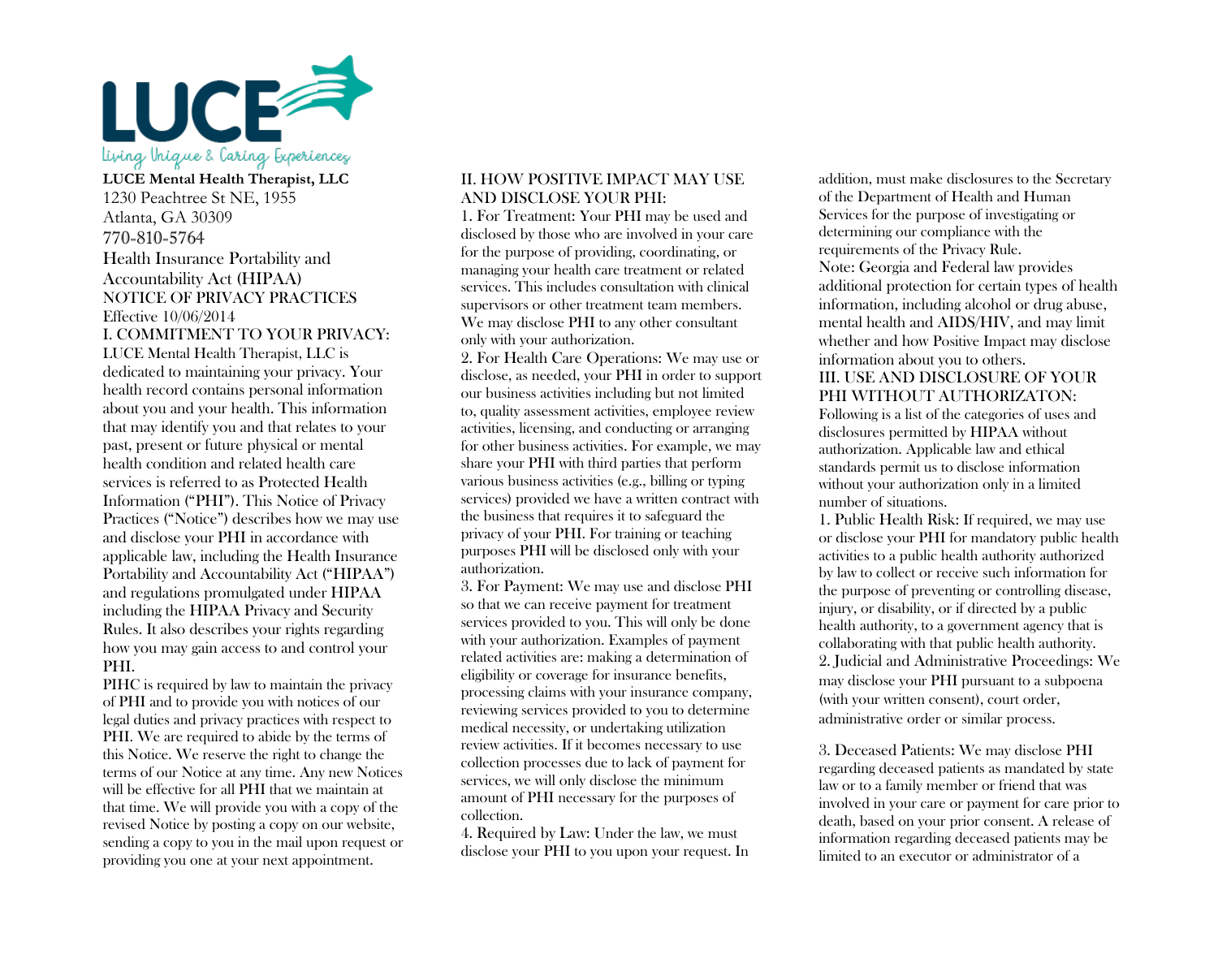

deceased person's estate or the person identified as next of kin. PHI of persons that have been deceased for more than fifty (50) years is not protected under HIPAA.

4. Abuse and Neglect: We may disclose your PHI as mandated by Georgia child, elder, or dependent adult abuse and neglect reporting laws to an agency that is authorized by law to the Georgia Department of Child and Family Services or the Georgia Division of Aging Services.

5. Medical Emergencies: We may use or disclose your PHI in a medical emergency situation to medical personnel only in order to prevent serious harm. We will try to provide you with a copy of this notice as soon as reasonably possible after the resolution of the emergency. 6. Communications with Family, Friends, or Others: We may disclose information to family, friends or others directly involved in your treatment based on consent or as necessary to prevent serious harm.

7. Health Oversight: If required, we may disclose PHI to a health oversight agency for activities authorized by law, such as audits, investigations, and inspections. Oversight agencies seeking this information include government agencies and organizations that provide financial assistance to the programs (such as third party payors based on your prior consent) and peer review organizations performing utilization and quality control. 8. Law Enforcement: We may disclose to a law enforcement official as required by law, in compliance with a subpoena (with your written consent), court order, administrative order or similar document, for the purpose of identifying a suspect, material witness, or missing person, in

connection with the victim of a crime, in connection with a deceased person, in connection with the reporting of a crime in an emergency, or in connection with a crime on the premises. 9. Specialized Government Functions: We may review requests from U. S. military command authorities if you have served as a member of the armed forces, authorized officials for national security and intelligence reasons and to the Department of State for medical suitability determinations, and disclose your PHI based on your written consent, mandatory disclosure laws and the need to prevent serious harm.

10. Public Safety: We may disclose your PHI if necessary to prevent or lessen a serious or imminent threat to the health or safety of a person or the public. If information is disclosed to prevent or lessen a serious threat it will be disclosed to a person or persons reasonably able to prevent or lessen the threat, including the target of the threat.

11. Research: PHI may only be disclosed after a special approval process or with your authorization.

12. Fundraising: We may send you fundraising communications at one time or another. You have the right to opt out of such fundraising communications with each solicitation you receive.

13. Verbal Permission: We may also use or disclose your information to family members that are directly involved in your treatment with your verbal permission.

14. With Authorization: Uses and disclosures not specifically permitted by applicable law will be made only with your written authorization, which may be revoked at any time, except to the

extent that we have already made a use or disclosure based upon your authorization. The following uses and disclosures will be made only with your written authorization: (i) most uses and disclosures of psychotherapy notes which are separated from the rest of your medical record; (ii) most uses and disclosures of PHI for marketing purposes, including subsidized treatment communications; (iii) disclosures that constitute a sale of PHI; and (iv) other uses and disclosures not described in this Notice. IV. YOUR RIGHTS REGARDING YOUR PHI: You have the following rights regarding PHI we maintain about you. To exercise any of these rights please submit your request in writing to our Privacy Officer, Heather Wademan at Positive Impact Health Centers, 1117 West Peachtree Street, Atlanta, GA 30309-3970

1. The Right of Access to Inspect and Copy: You have the right, which may be restricted only in exceptional circumstances, to inspect and copy PHI that is maintained in a "designated record set". A designated record set contains mental health/medical and billing records and any other records that are used to make decisions about your care. Your right to inspect and copy PHI will be restricted only in those situations where there is compelling evidence that access would cause serious harm to you or if the information is contained in separately maintained.